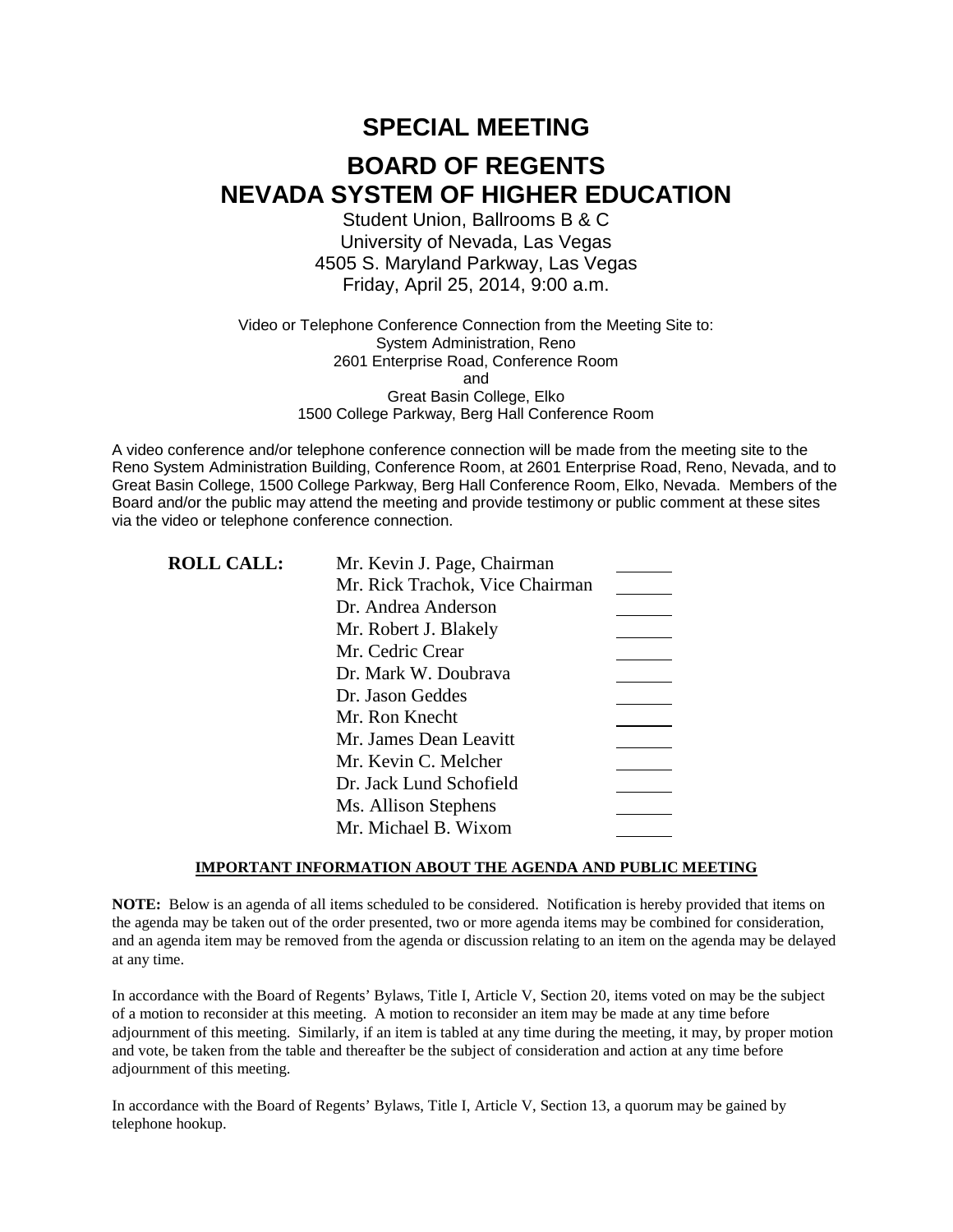Some agenda items are noted as having accompanying reference material. Reference material may be accessed on the electronic version of the agenda by clicking the reference link associated with a particular item. The agenda and associated reference material may also be accessed on the Internet by visiting the Board of Regents' website at:

#### <http://system.nevada.edu/Nshe/index.cfm/administration/board-of-regents/meeting-agendas/>

Many public libraries have publicly accessible computer terminals. Copies of the reference material and any additional support materials that are submitted to the Board of Regents' Office and then distributed to the members of the Board of Regents after the mailing of this agenda but before the meeting, will be made available as follows: 1. Copies of any such materials are available at the Board of Regents' Office at 2601 Enterprise Road, Reno, Nevada and the Board of Regents' Office at 4300 South Maryland Parkway, Las Vegas, Nevada. A copy may be requested by calling Keri Nikolajewski at (702) 889-8426; 2. Copies of any such materials will also be available at the meeting site.

Reasonable efforts will be made to assist and accommodate physically disabled persons attending the meeting. Please call the Board office at (775) 784-4958 in advance so that arrangements may be made.

# **CALL TO ORDER – ROLL CALL**

### **PLEDGE OF ALLEGIANCE**

### **1. PUBLIC COMMENT INFORMATION ONLY**

Public comment will be taken during this agenda item. No action may be taken on a matter raised under this item until the matter is included on an agenda as an item on which action may be taken. Comments will be limited to three minutes per person. Persons making comment will be asked to begin by stating their name for the record and to spell their last name. The Board Chair may elect to allow additional public comment on a specific agenda item when that agenda item is being considered.

In accordance with Attorney General Opinion No. 00-047, as restated in the Attorney General's Open Meeting Law Manual, the Board Chair may prohibit comment if the content of that comment is a topic that is not relevant to, or within the authority of, the Board of Regents, or if the content is willfully disruptive of the meeting by being irrelevant, repetitious, slanderous, offensive, inflammatory, irrational or amounting to personal attacks or interfering with the rights of other speakers.

*ESTIMATED TIME: 30 mins.*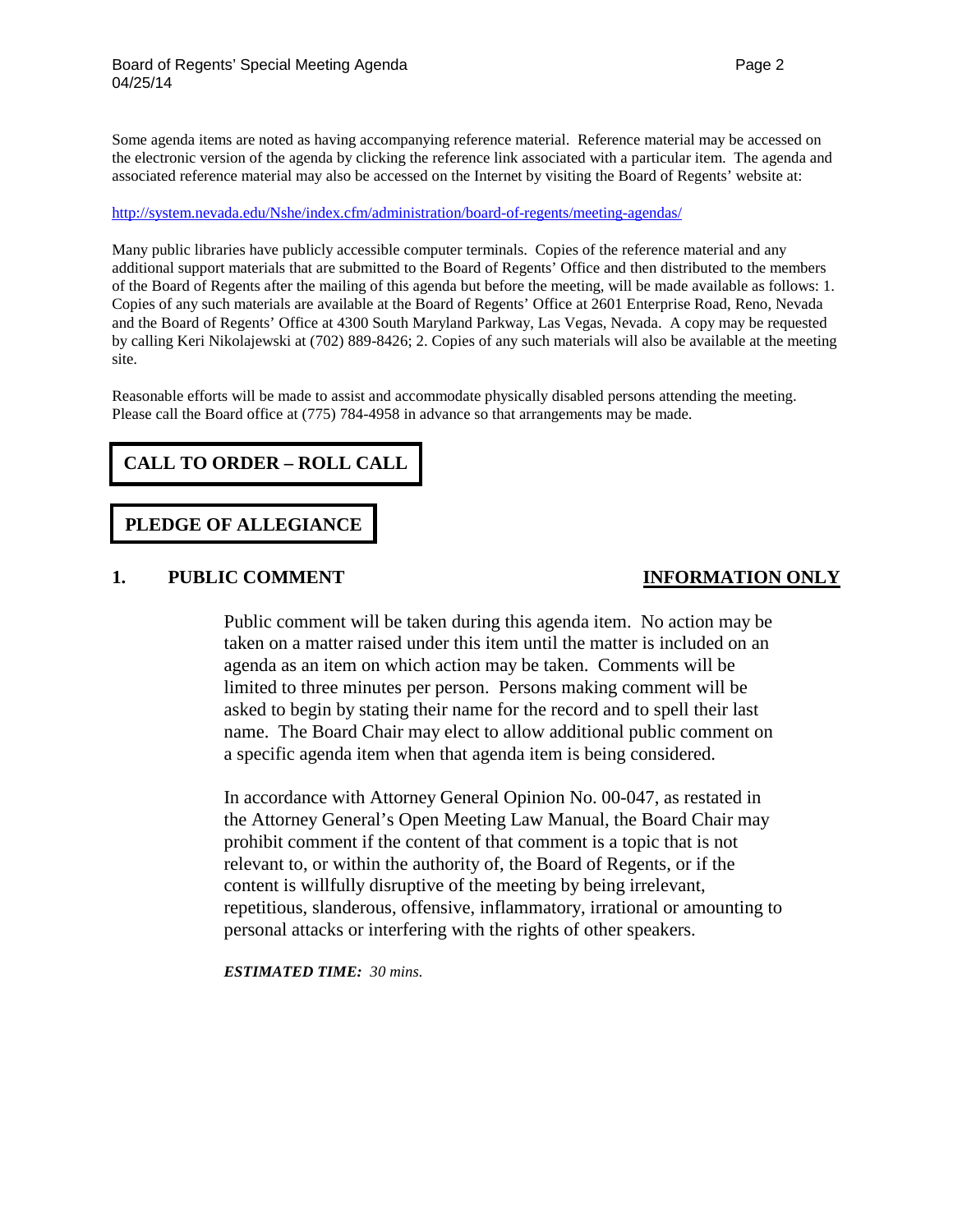### **2. CONSENT ITEMS FOR POSSIBLE ACTION**

Consent items will be considered together and acted on in one motion unless an item is removed to be considered separately by the Board.

### **2a. MINUTES FOR POSSIBLE ACTION**

Request is made for approval of the minutes from the January 24, 2014, Board of Regents' Special Meeting. *[\(Ref. BOR-2a\)](http://system.nevada.edu/tasks/sites/Nshe/assets/File/BoardOfRegents/Agendas/2014/apr-mtgs/bor-refs/BOR-2a.pdf)*

## **2b.** *HANDBOOK* **REVISION, FOR POSSIBLE ACTION INSTITUTIONAL TRADE-OUT POLICY**

Board Staff requests approval of a non-substantive *Handbook* revision relocating the Institutional Trade-Out Policy from Title 4, Chapter 24, Section 2 relating to intercollegiate athletics to Title 4, Chapter 10, new Section 33, the chapter on General Business Management, where the policy was previously codified. The Institutional Trade-Out Policy is a general policy applicable to all non-athletic related trade-outs. No changes to the policy are proposed; this is a recodification only. *[\(Ref. BOR-2b\)](http://system.nevada.edu/tasks/sites/Nshe/assets/File/BoardOfRegents/Agendas/2014/apr-mtgs/bor-refs/BOR-2b.pdf)*

### **2c. ACCEPTANCE OF GIFT FROM FOR POSSIBLE ACTION THE ROGERS FAMILY FOUNDATION, UNLV**

UNLV President Donald D. Snyder requests the Board of Regents' acceptance of a residential real property gift from the Rogers Family Foundation for the benefit of the Black Mountain Institute. President Snyder further requests the Chancellor be delegated the authority to finalize acceptance of the gift, subject to successful completion of all due diligence analysis currently in process. *[\(Ref. BOR-2c\)](http://system.nevada.edu/tasks/sites/Nshe/assets/File/BoardOfRegents/Agendas/2014/apr-mtgs/bor-refs/BOR-2c.pdf)*

*ESTIMATED TIME: 5 mins.*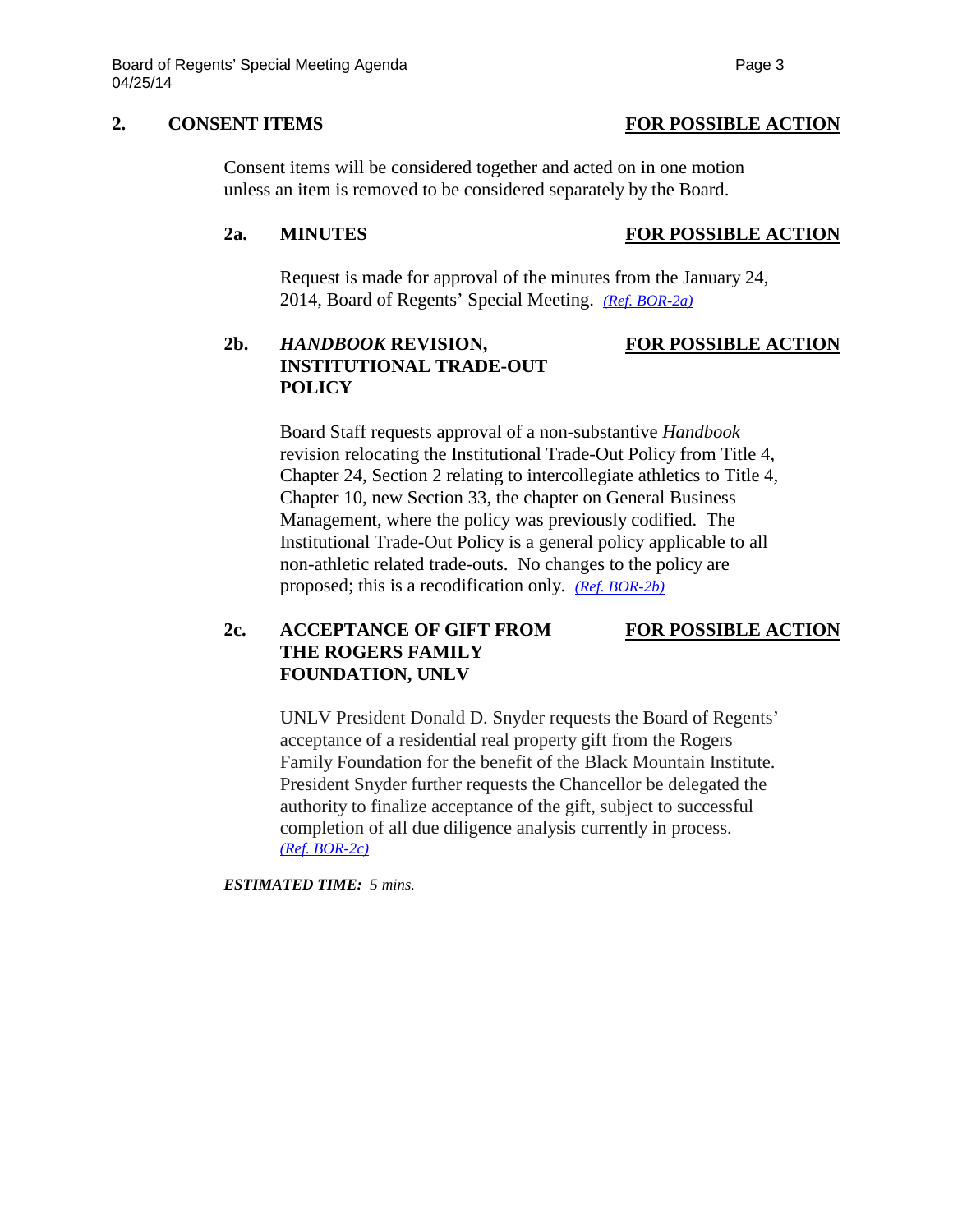### **3. 2015-17 BIENNIAL OPERATING BUDGET/ FOR POSSIBLE ACTION CAPITAL IMPROVEMENT PROJECTS**

Chancellor Daniel J. Klaich, System staff and the presidents will discuss the process of developing the Fiscal Years 2015-17 Operating Budget request including the 2015 Capital Improvement Program. The timeline for the Board's future consideration will be discussed. The Board may provide direction to the Chancellor concerning the development of budget priorities.

*ESTIMATED TIME: 45 mins.*

### **4.** *PROCEDURES and GUIDELINES MANUAL* **INFORMATION ONLY REVISION, TUITION AND FEES COMMITTEE: RECOMMENDED TUITION AND FEES, ACADEMIC YEARS 2015-16 THROUGH 2018-19**

Chancellor Daniel J. Klaich will present for information the recommendations of the Tuition and Fees Committee for tuition and fee adjustments for academic years 2015-16, 2016-17, 2017-18 and 2018-19. Final action on the proposed tuition and fee recommendations is scheduled to occur at the June 2014 meeting of the Board *(Procedures and Guidelines Manual Chapter 7, Section 1)*.

*FISCAL IMPACT: The proposed tuition and fee increases will generate revenues to be considered in the biennial budget process.*

*ESTIMATED TIME: 30 mins.*

### **5. APPOINTMENT, INTERIM PRESIDENT, WNC FOR POSSIBLE ACTION**

At the December 5-6, 2013, meeting of the Board, the Board approved the Chancellor's recommendation for the appointment of Mr. Chester "Chet" Burton as Acting President of Western Nevada College. Chancellor Klaich will recommend for the Board's approval the appointment of Mr. Burton as the Interim President of Western Nevada College. The Board may, by an affirmative vote of not less than two-thirds of the members of the Board, approve this recommendation. The terms and conditions of any appointment will be considered at the meeting. *(Handbook, Title 2, Chapter 1, Section 1.5.4 and Procedures and Guidelines Manual Chapter 2, Section 1). [\(Refs. BOR-5a](http://system.nevada.edu/tasks/sites/Nshe/assets/File/BoardOfRegents/Agendas/2014/apr-mtgs/bor-refs/BOR-5a.pdf) and [BOR-5b\)](http://system.nevada.edu/tasks/sites/Nshe/assets/File/BoardOfRegents/Agendas/2014/apr-mtgs/bor-refs/BOR-5b.pdf)*

*ESTIMATED TIME: 20 mins.*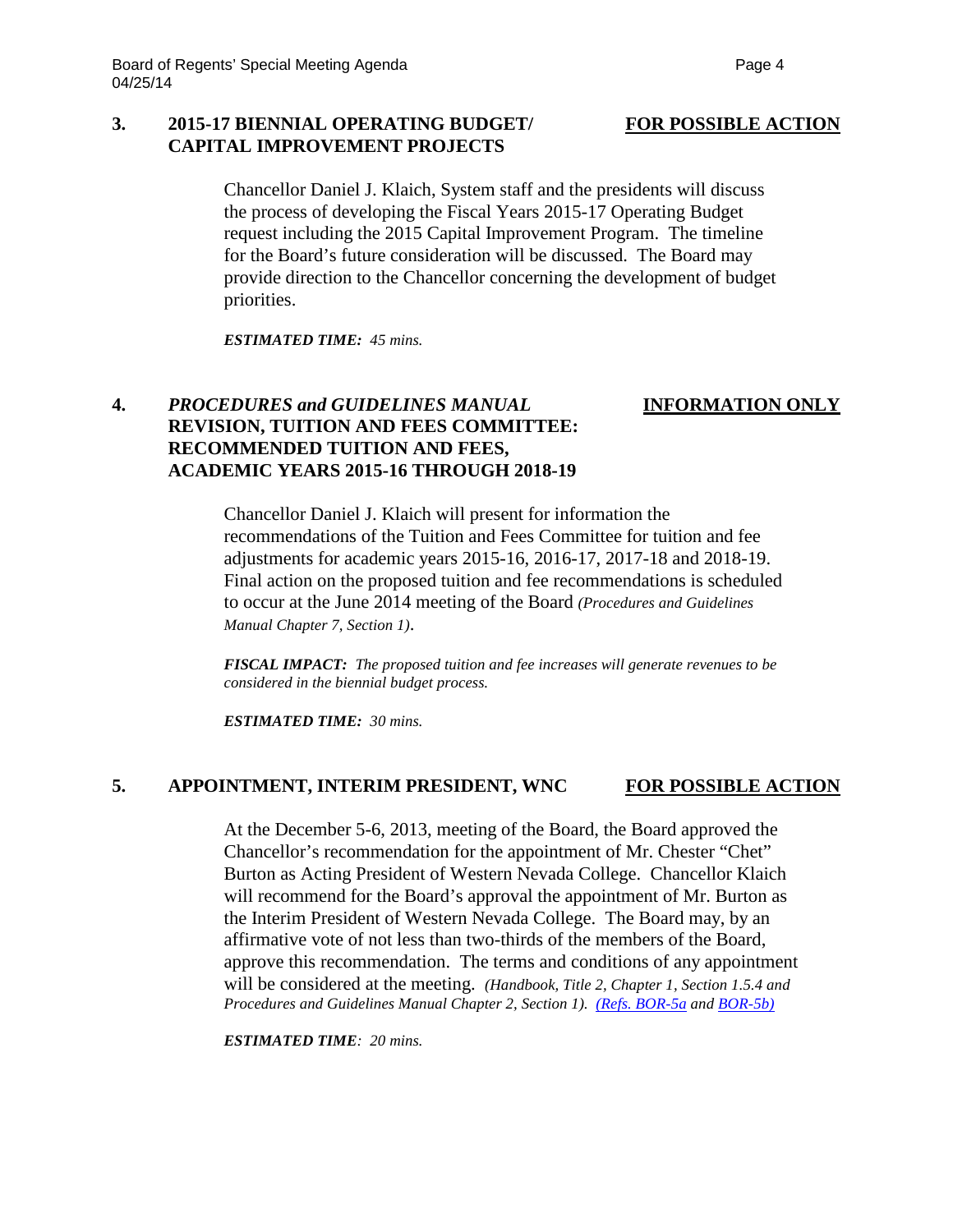### **6. EMPLOYMENT CONTRACT, FOR POSSIBLE ACTION HEAD BASKETBALL COACH, UNLV**

UNLV President Donald D. Snyder requests approval of a two-year contract extension for Head Basketball Coach David W. Rice effective April 25, 2014, through June 30, 2019 *(Title 2, Chapter 5, Section 5.4.2)*. *[\(Ref. BOR-6\)](http://system.nevada.edu/tasks/sites/Nshe/assets/File/BoardOfRegents/Agendas/2014/apr-mtgs/bor-refs/BOR-6.pdf)*

*FISCAL IMPACT: Coach Rice's annual base salary will remain at \$300,000; however, he will have the opportunity to increase his annual base salary to a maximum amount of \$400,000 based upon performance incentives. Any increase will take place at the beginning of the immediately following fiscal year in which the increase is earned. While the total amount of other compensation will not increase, there is a shift among components. A \$50,000 annual completion bonus under the existing contract will be replaced by an increase in the media appearance fee of the same amount. The media appearance fee will be increased from \$300,000 to \$350,000. Coach Rice will also earn, as currently exists, \$50,000 annually for performance under UNLV's agreement for the basketball program's shoes, apparel and equipment.*

*ESTIMATED TIME: 15 mins.*

### **7. NEW BUSINESS INFORMATION ONLY**

Items for consideration at future meetings may be suggested. Any discussion of an item under "New Business" is limited to description and clarification of the subject matter of the item, which may include the reasons for the request.

### **8. PUBLIC COMMENT INFORMATION ONLY**

Public comment will be taken during this agenda item. No action may be taken on a matter raised under this item until the matter is included on an agenda as an item on which action may be taken. Comments will be limited to three minutes per person. Persons making comment will be asked to begin by stating their name for the record and to spell their last name. The Board Chair may elect to allow additional public comment on a specific agenda item when that agenda item is being considered.

In accordance with Attorney General Opinion No. 00-047, as restated in the Attorney General's Open Meeting Law Manual, the Board Chair may prohibit comment if the content of that comment is a topic that is not relevant to, or within the authority of, the Board of Regents, or if the content is willfully disruptive of the meeting by being irrelevant, repetitious, slanderous, offensive, inflammatory, irrational or amounting to personal attacks or interfering with the rights of other speakers.

*ESTIMATED TIME: 30 mins.*